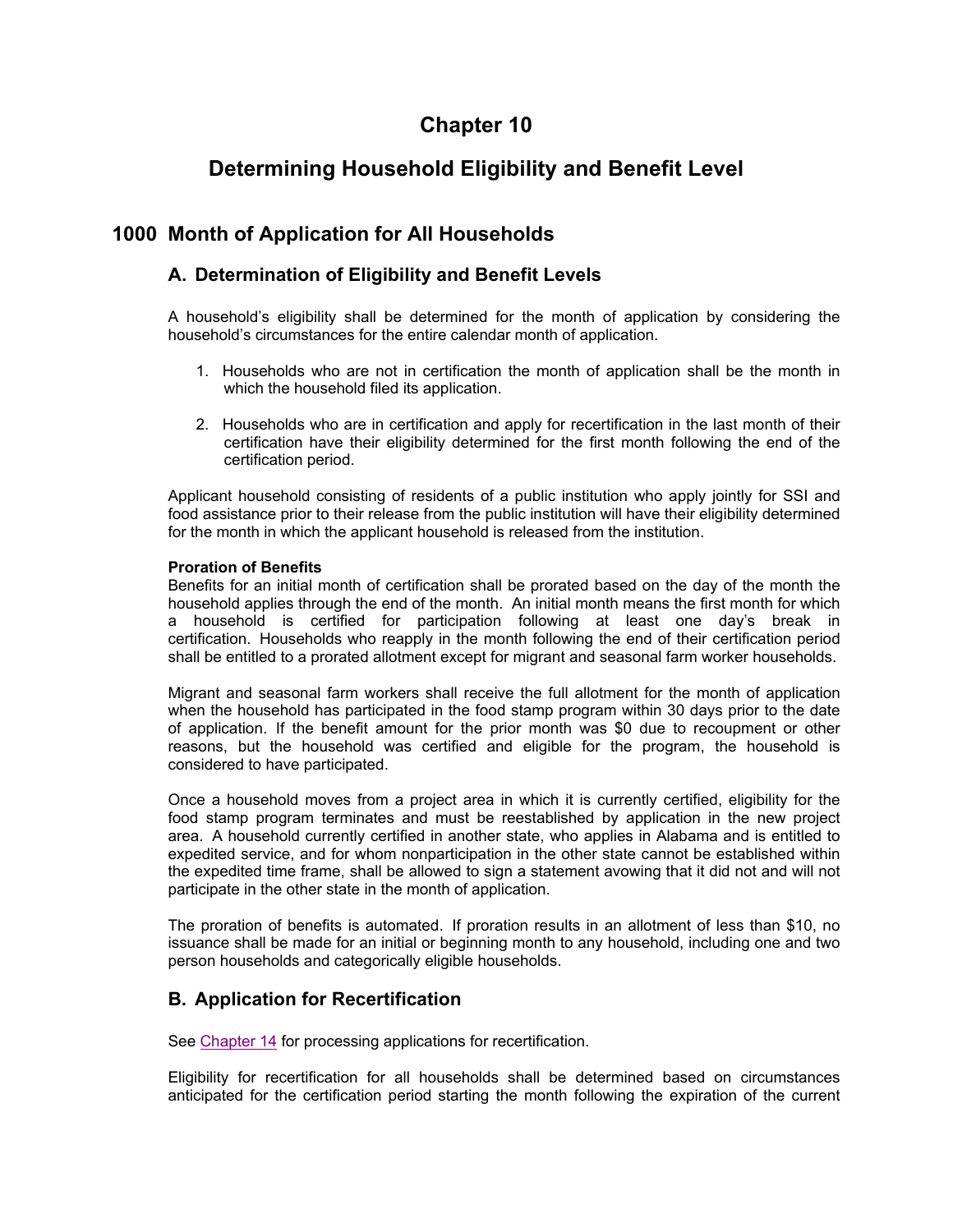certification period. The level of benefits for recertification shall be based on the same anticipated circumstances.

If an application for recertification is submitted in the month after the household's certification period has expired, benefits for that month shall be prorated.

If a household submits an application for recertification prior to the end of its certification period but is found ineligible for the first month following the end of the certification period then the first month of any subsequent participation shall be considered an initial month. The same application shall be used in this situation (see C. below) and proration would not be applicable if the household were approved within the appropriate processing standard.

If a household submits an application for recertification prior to the end of its certification period and is found eligible for the first month following the end of the certification period, then that month shall not be an initial month.

#### **Timely Application for One or Two Month Certifications**

Any household which receives the notice of expiration at the time of certification as discussed in Section 1401 shall not be subject to proration for the first month of their new certification period if the deadline for filing an application for recertification falls after the end of their current certification period. However, such households found ineligible for the first month following the end of the certification shall have the first month of any subsequent participation considered an initial month.

#### **Verification Provided After the Certification Period**

For all households for which the timeframe for providing verification falls after the end of the household's current certification period the household shall not be subject to proration for the first month following the end of its current certification period if it has provided the missing verification and is otherwise eligible.

### **C. Anticipated Changes**

Because of anticipated changes, a household may be eligible for the month of application, but ineligible in the subsequent month. The household shall be entitled to benefits for the month of application even if the processing of its application results in the benefits being issued in the subsequent month.

Also, a household may be ineligible for the month of application (see Section 1000A), but eligible in the subsequent month due to anticipated changes in circumstances. Even though denied for the month of application the household does not have to reapply in the subsequent month. The same application shall be used for the denial for the month of application and the determination of eligibility for subsequent months within the timeliness standards.

### **D. Changes in Allotment Levels**

As a result of anticipating changes the household's allotment for the month of application may differ from its allotment in subsequent months. The county department shall give all food assistance households a twelve-month certification period. However, the household's allotment shall vary from month to month within the certification period to reflect changes anticipated at the time of certification, unless the household elects the averaging techniques in Section 1002C.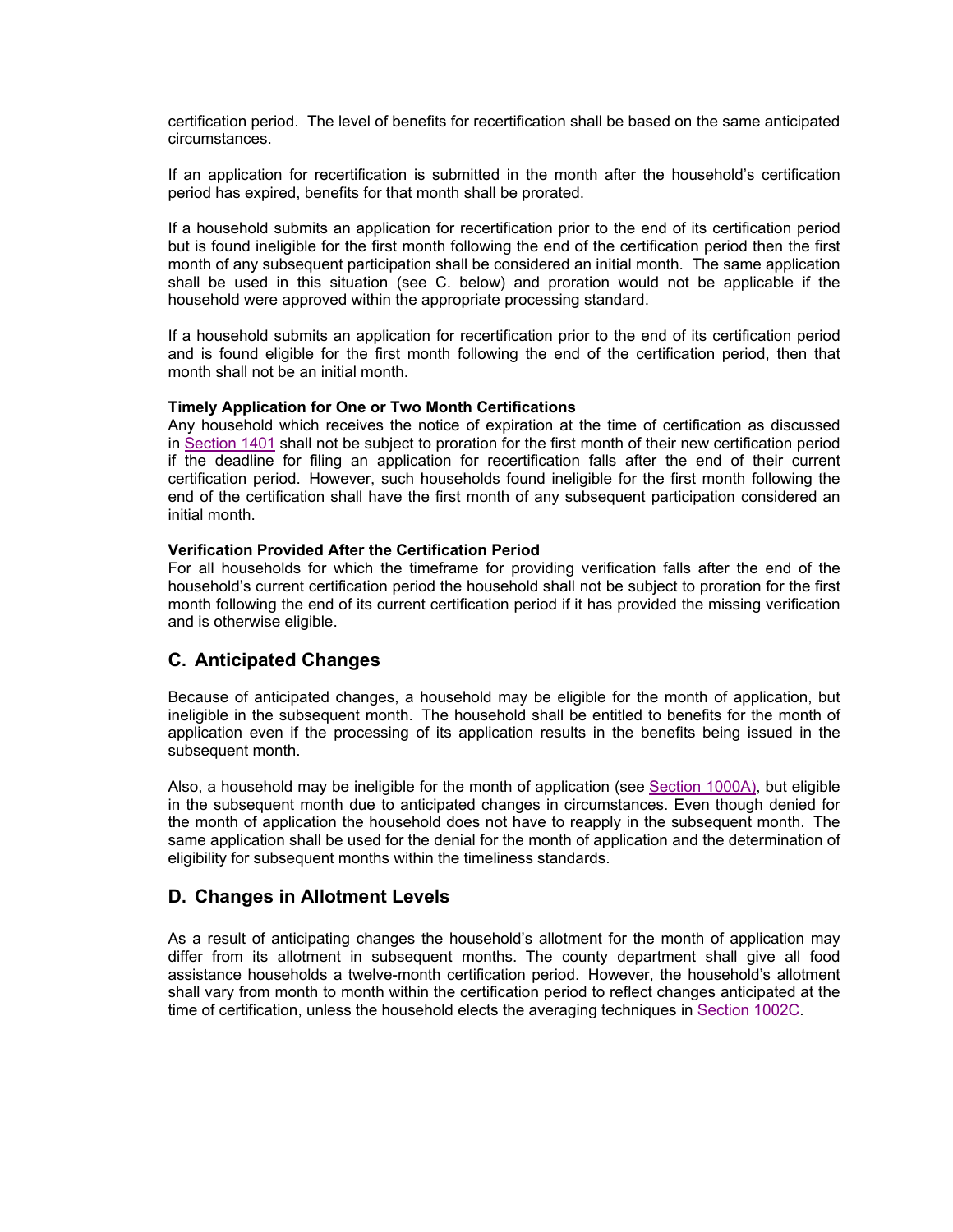# **1001 Determining Resources for Prospectively Budgeted Households**

Available resources at the time the household is interviewed shall be used to determine the household's eligibility. Future resources for which the month and amount of anticipated receipt are known shall be used in determining the household's continued eligibility at the time of certification. (Example: an award letter from the Social Security Administration stating the amount of a retroactive lump-sum payment and the date it is to be issued.)

# **1002 Determining Income for Prospectively Budgeted Households**

For the purpose of determining the eligibility and benefit level for prospectively budgeted households, the county department shall budget income in accordance with the following procedures. Additional procedures specific to simplified reporting households are found in Chapter 17.

### **A. Anticipating Income**

The county department shall take into account the income already received by the household during the certification period and any anticipated income the household and the county department are reasonably certain will be received during the remainder of the certification period. If the amount of income that will be received, or when it will be received, is uncertain, that portion of the household's income that is uncertain shall not be counted. For example, a household anticipating income from a new source, such as recently applied for public assistance benefits, may be uncertain as to the timing and amount of the initial payment. These moneys shall not be anticipated unless there is reasonable certainty concerning the month in which the payment will be received and in what amount. If the exact amount of the income is not known, that portion of it which can be anticipated with reasonable certainty shall be considered as income.

Income received during the past 30 days should be used as an indicator of the income that is and will be available to the household during the certification period. However, this income should not be used if changes have occurred or can be anticipated. Under no circumstances should the worker automatically attribute to the household amounts of any past income without discussion with the household.

If the household states the income in the past 30 days is representative of the normal fluctuations in income and the total monthly income is relatively stable (although the income may vary within the month) then it is appropriate to use this income to anticipate the income for the certification period. Use of a month's income to anticipate the monthly income to show in the food stamp budget does not constitute averaging, even if it involves the determination of income received more often than monthly which is then converted to monthly income using the appropriate conversion factor.

If income fluctuates to the extent that a 30-day period alone cannot provide an accurate indication of anticipated income, the worker and household may determine that a longer period of past time will more accurately represent the anticipated fluctuations in future income. If income fluctuates from month to month over a period of time, income averaging may be a more accurate method to use to determine the monthly income to budget. See Section 1002C for the policies concerning income averaging.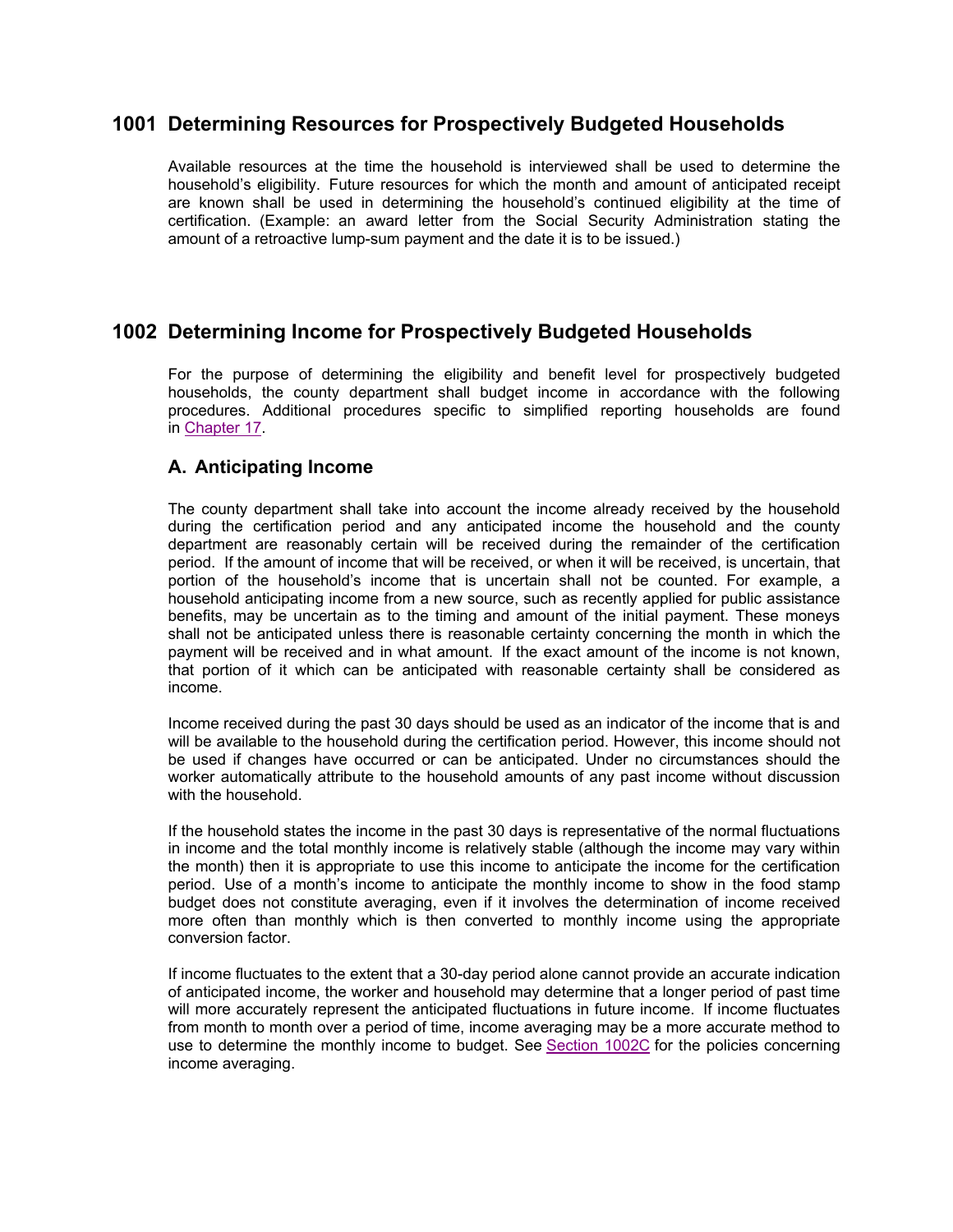The household must be advised to report changes in gross monthly income as required in Chapter 17.

### **B. Income Only in Month Received**

Income anticipated during the certification period shall be counted as income only in the month it is expected to be received, unless the income is averaged in accordance with Section 1002 C.

- 1. Nonrecurring lump-sum payments shall be counted as a resource starting in the month received and shall not be counted as income.
- 2. Wages held at the request of the employee shall be considered income to the household in the month the wages would otherwise have been paid by the employer. However, wages held by the employer, as a general practice, even if in violation of law, shall not be counted as income to the household unless the household anticipates that it will ask for and receive an advance, or that it will receive income from wages that were previously held by the employer as a general practice and that were, therefore, not previously counted as income.
- 3. Advances on wages shall count as income in the month received only if reasonably anticipated.

Income received monthly or semi-monthly (twice a month, not every two weeks) is counted in the month it is intended to cover rather than the month in which it is received when an extra check is received in one month because of changes in pay dates or mailing cycles for reasons such as weekends or holidays.

### **C. Income Averaging**

Income averaging is appropriate for any source of income that fluctuates from month to month so that anticipation based on recent past income cannot accurately reflect the appropriate income to show in the food stamp budget. Examples of income that may be averaged include fluctuating child support, FA income that fluctuates due to receipt of child support or wages, SSI that fluctuates due to wages or combinations of UCB and wages.

It is the worker's decision to use income averaging when fluctuations in income make anticipation inappropriate. Income averaging may not be used for destitute households as defined in Section 1004C, as averaging would result in assigning to the month of application income from future periods not available to the destitute household for its current food needs.

A minimum of two months of income must be used to determine an average. If two months of income does not accurately reflect the fluctuations in income, a longer period of time may be used to arrive at an average.

Workers should take care in determining the amount of income to budget, particularly in the instance of fluctuating child support income. If income information is available for the time period that corresponds with the intended certification period, this average may more accurately reflect the fluctuations that occur, and therefore be a more appropriate average. If the last 12 months of income is available, this may also be used to average income that fluctuates greatly over a year's time. Income received more frequently than monthly must be converted to a monthly amount using the appropriate conversion factors of **4.3** for income received weekly, **2.15** for biweekly income, and **2** for income received on a semi-monthly basis.

Income which has been averaged must be recalculated at recertification or at a report of changes that cause an increase in the allotment. At certification the household must be advised of the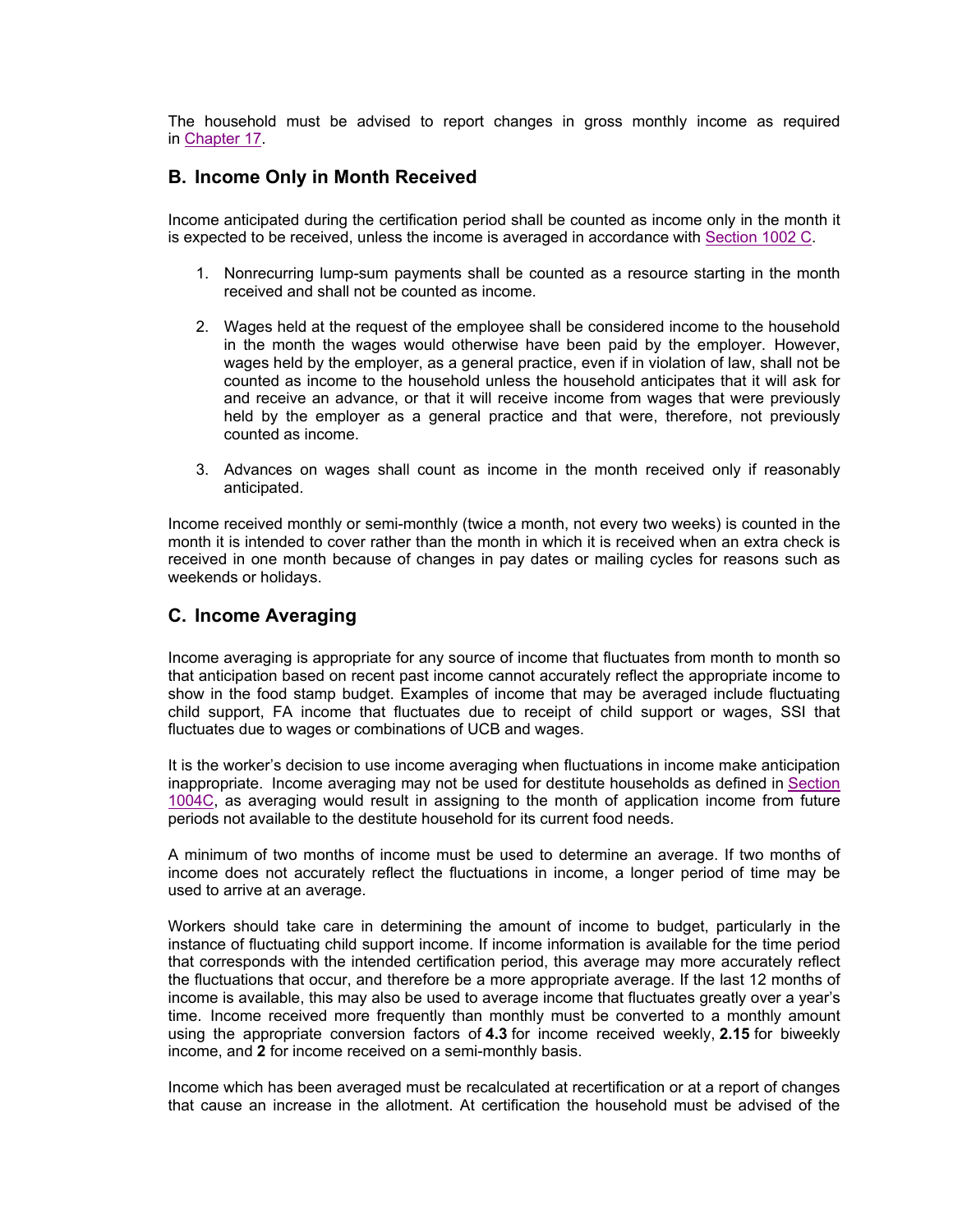averaged amount of income budgeted, as this becomes the basis upon which changes in income must be reported in accordance with the policy in Chapter 17.

Households which by contract or self-employment derive their annual income in a period of time shorter than one year shall have that income averaged over a 12-month period provided the income from the contract is not received on an hourly or piecework basis. These households may include school employees, share croppers, farmers, and other self-employed households.

The procedures for anticipating and averaging self-employment income are given in Section 1100. The above provisions for averaging income from contract or self-employment do not apply to migrant or seasonal farm work income.

# **1003 Determining Deductions for All Households**

Deductible deductions include only certain dependent care, shelter, and medical expenses as described in Chapter 9.

### **A. Disallowed Expenses**

An expense covered by an excluded reimbursement or vendor payment, except an energy assistance vendor payment made under the Low Income Home Energy Assistance Program (LIHEAP) shall not be deductible. For example the portion of rent covered by excluded vendor payments shall not be calculated as part of the household's shelter cost.

Utility expenses which are reimbursed or paid by an excluded payment, including HUD and FmHA utility payments shall not be deductible. Households are entitled to use either the SUA or BUA (as appropriate) or actual costs in excess of the excluded payments.

That portion of an allowable medical expense which is not reimbursable shall be included as part of the household's medical expenses. Households entitled to the medical deduction shall have the non-reimbursable portion considered at the time the amount of reimbursement is received or can otherwise be verified.

Expenses shall only be deductible if the service is provided by someone outside of the household and the household makes a money payment for the service. For example, dependent care deduction shall not be allowed if another household member provides the care, or compensation for the care that is provided in the form of an in-kind benefit such as food.

#### **B. Billed Expenses**

Except as provided in Section 1003 D; a deduction shall be allowed only in the month the expense is billed or otherwise becomes due, regardless of when the household intends to pay the expense.

1. A particular expense may only be deducted once in prospectively budgeted households. Amounts carried forward from past billing periods are not deductible, even if included with the most recent billing and paid by the household. For example, rent which is due each month shall be included in the household's shelter costs, even if the household has not yet paid the expense.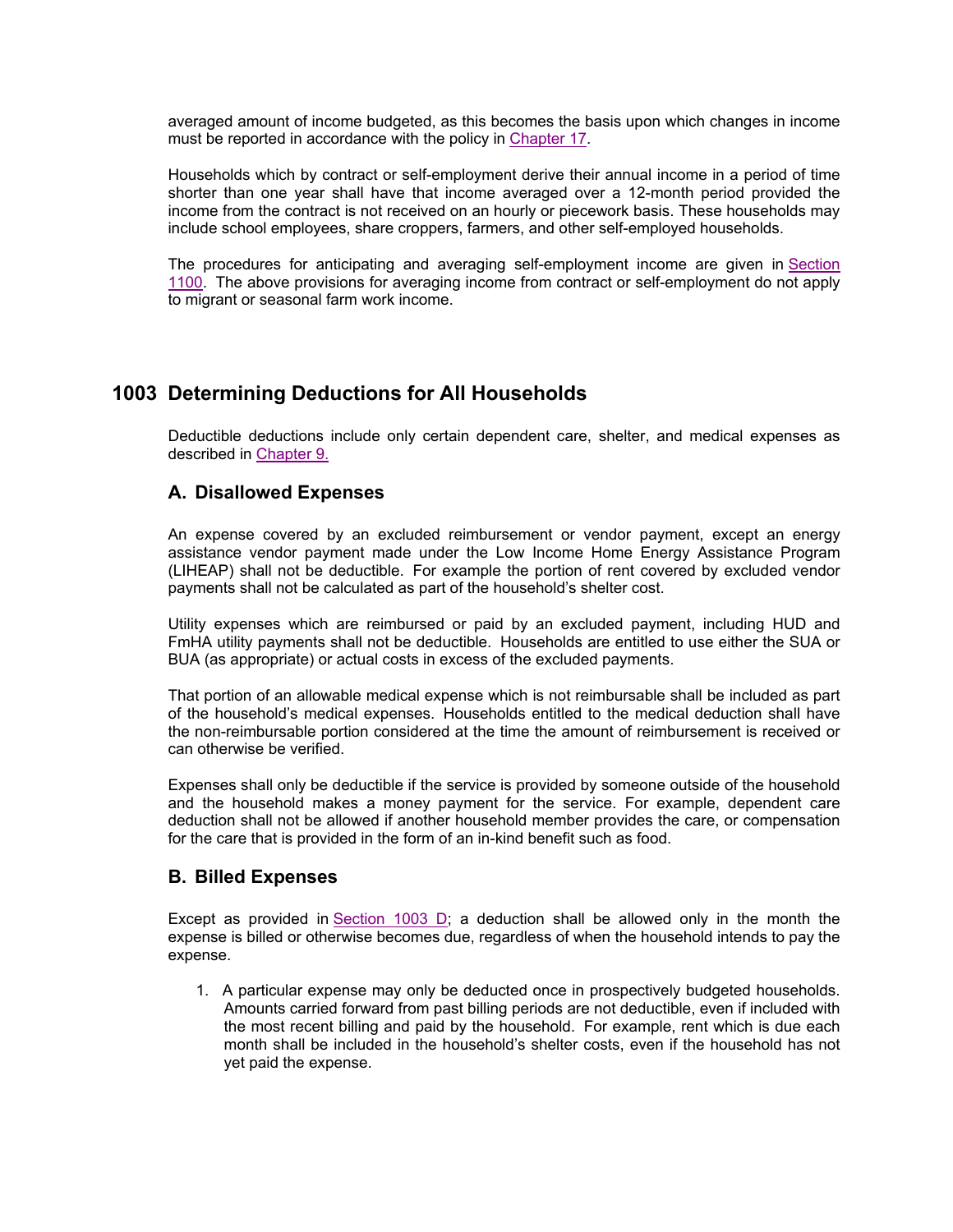- 2. An on-going medical expense, such as prescription drugs or attendant care, is to be budgeted at the point it is reported and verified. A deduction cannot be given for any ongoing medical expense incurred in a prior billing period. When an ongoing medical expense is reported and verified the medical deduction will be recalculated to include this expense.
- 3. Medical expenses billed on a monthly basis because of contract or agreement shall have only the monthly payment bill budgeted as a medical deduction rather than averaging the entire non-reimbursed expense.

### **C. Averaging Expenses**

Households may elect to have fluctuating expenses averaged. Using the procedures for averaging fluctuating income, a minimum of two months expenses shall be used to determine a monthly average. Households may also elect to have expenses which are billed less often than monthly averaged forward over the interval between scheduled billings, or, if there is no scheduled interval, averaged forward over the period the expense is intended to cover. For example a household receives a single bill in February which covers a 3-month supply of fuel oil. The bill may be averaged over February, March and April.

The household may also elect to have one-time only expenses averaged over the entire certification period in which they are billed. Households reporting one-time only medical expenses during their certification period may elect to have a one-time deduction or to have the expense averaged over the remaining months of their certification period. Averaging would begin the month the change would become effective.

### **D. Anticipating Expenses**

The county department shall calculate a household's expenses based on the expenses the household expects to be billed for during the certification period.

Anticipation of the expense shall be based on the most recent month's bills, unless the household is reasonably certain a change will occur. The exception is that a household's monthly medical deduction for the certification period shall be based on the information reported and verified by the household, and any anticipated changes in the medical expenses that can be reasonably expected to occur during the certification period based on the available information about the recipient's medical condition, public or private insurance coverage and current verified medical expenses.

If a household reports an allowable one time medical expense at the time of certification, but cannot provide verification at that time, and the amount cannot be reasonably anticipated, the household shall have the non-reimbursable portion of the expense considered at the time the expense or the reimbursement is reported and verified.

### **E. Conversion of Deductions**

Deductions which are billed weekly or biweekly may be converted to a monthly amount by multiplying an average weekly amount by 4.3 or an average biweekly amount by 2.15.

### **F. Energy Assistance Payments**

Except for payments made under the Low Income Energy Assistance Act (LIHEAA) and other Federal energy assistance payments excluded in Section 902.2, the county department shall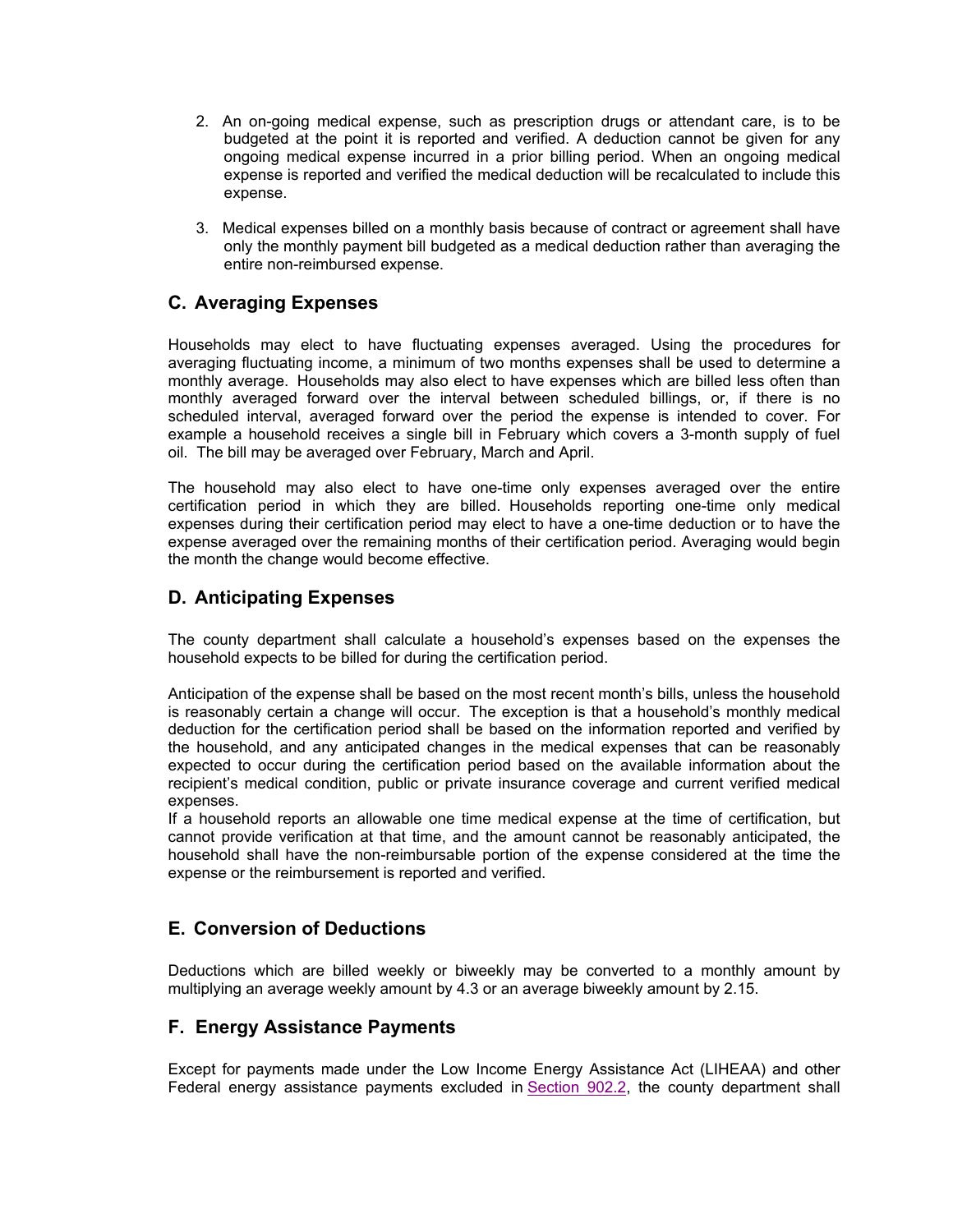prorate energy assistance payments provided over the entire heating or cooling season the payment is intended to cover.

#### **G. Entitlement to Medical Deductions and Uncapped Shelter Expenses**

Individuals entitled to the excess medical deduction and the uncapped shelter expense shall receive such deductions, if they incur such expenses, for the period for which they are determined to be elderly or disabled.

- 1. Such individuals who are entitled to restored benefits shall have their benefits restored using these special deductions if they have such expenses.
- 2. Medical expenses incurred prior to the month in which the individual turned 60 or began receiving qualifying disability benefits shall not be considered as allowable medical costs.
- 3. A deduction may be allowed for paid or unpaid medical expenses provided such expenses are reported within the certification period in which they are incurred.

One time medical expenses incurred or reported too late to be budgeted in the current certification period shall be allowed in the new certification period either as a one-time deduction in the first month of the new certification period or prorated over the entire certification period. This includes such expenses previously incurred and reported at the recertification interview or expenses incurred after the recertification interview and reported sometime during the new certification period.

# **1004 Calculating Net Income and Benefit Levels**

Although the calculation of net income and benefit level is automated, the following policies and procedures are provided.

### **A. Calculating Net Income**

1. Add the gross monthly income earned by all household members and the total monthly unearned income of all household members, minus income exclusions, to determine the household's total gross income.

Net losses from the self-employment income of a farmer shall be offset in accordance with Section 1100.

- 2. Multiply the total gross monthly earned income by 20% and subtract that amount from the total gross income.
- 3. Subtract the standard deduction.
- 4. If the household is entitled to an excess medical deduction, the medical expenses in excess of \$35 shall be subtracted.
- 5. Subtract actual monthly dependent care expenses.
- 6. Subtract legally obligated child support payments.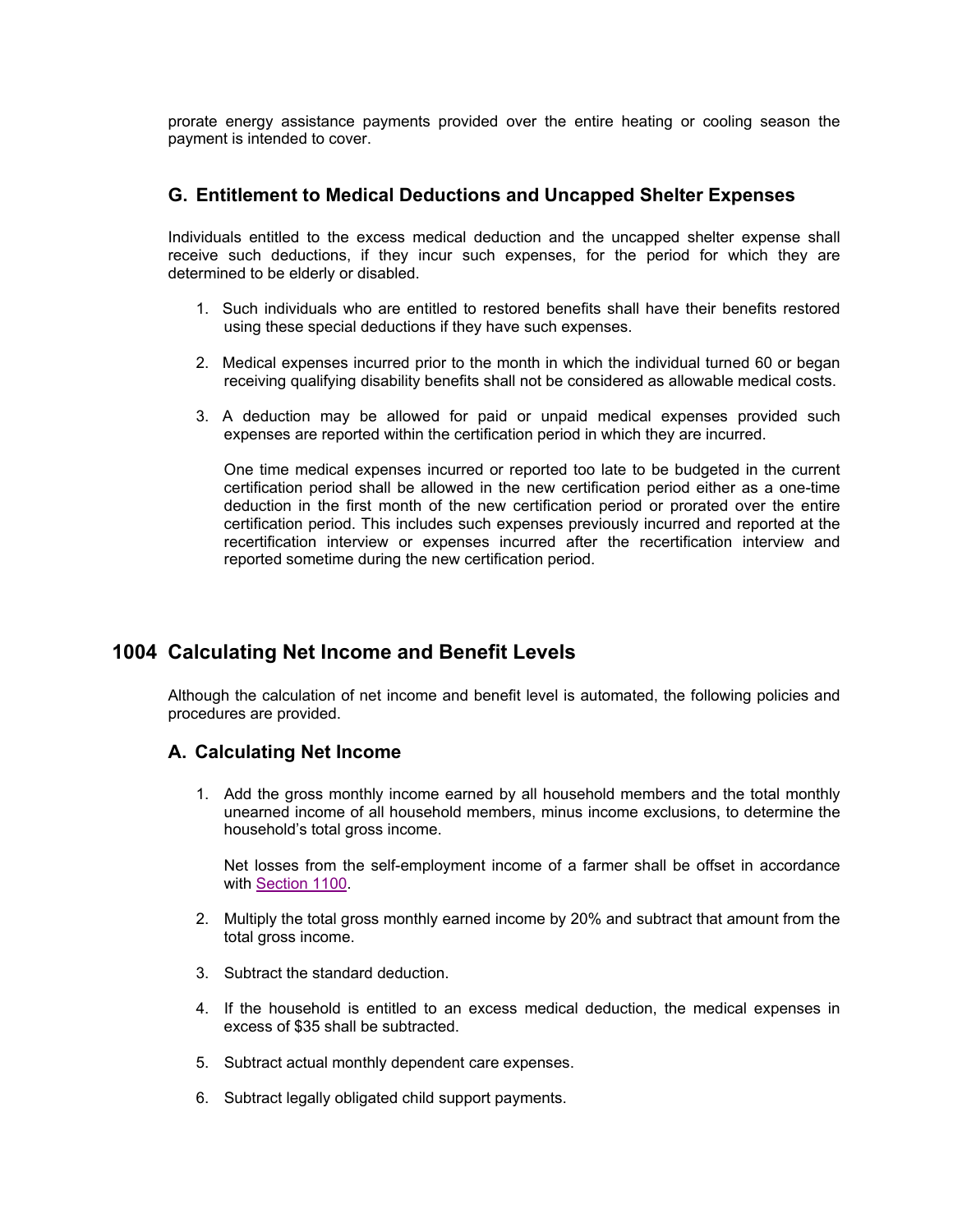- 7. Compute the household's shelter expenses as follows, to determine if the household will receive an excess shelter deduction:
	- a) Total allowable shelter costs.
	- b) Subtract from the total shelter costs 50% of the household's monthly income left after step (6) above.
	- c) The remaining amount, if any, is the excess shelter cost.
- 8. If there is no excess shelter cost, the net monthly income shall be the amount of income remaining after step 6 above.
- 9. If there is an excess shelter cost subtract this cost up to the maximum amount allowed from the household's monthly income after all other applicable deductions for households which are not entitled to an uncapped shelter deduction. The remainder is the net monthly income.
- 10. If there is an excess shelter cost, subtract this cost from the household's monthly income after all other applicable deductions for households entitled to uncapped shelter expenses. The remainder is the household's net monthly income.

#### **Rounding**

Round down to the nearest dollar calculations that end in 1 through 49 cents. Round up to the nearest dollar calculations that end in 50 through 99 cents.

For all households keep the cents and do not round for individual shelter costs and individual medical expenses.

For all households round the total of all medical expenses.

For all households round each monthly amount of income.

### **B. Eligibility and Benefits**

Households which contain elderly or disabled members (as defined in the Glossary) shall have their net income as calculated in Section 1004 A above, compared to the net monthly income eligibility standards for the appropriate household size to determine eligibility. If the household contains a member who is fifty-nine years old on the date of application, but will become sixty before the end of the month of application (as defined in Section 1000) the household's eligibility shall be determined in accordance with the above paragraph.

In addition to meeting the net income eligibility standards, households which do not contain an elderly or disabled member shall have their gross income, as calculated in Section 1004 A above, compared to the gross monthly income standards defined for the appropriate household size to determine eligibility for the month.

For households considered destitute in accordance with Section 1004 C, see Section 1004 C for the computing of gross and net income and compare, as appropriate, the gross and/or net income to the corresponding income eligibility standard for the appropriate household size.

Except for initial months as defined in  $Section 1000$  A in which proration is a factor, and the provision precluding issuances of less than \$10 in an initial month (see paragraph below), the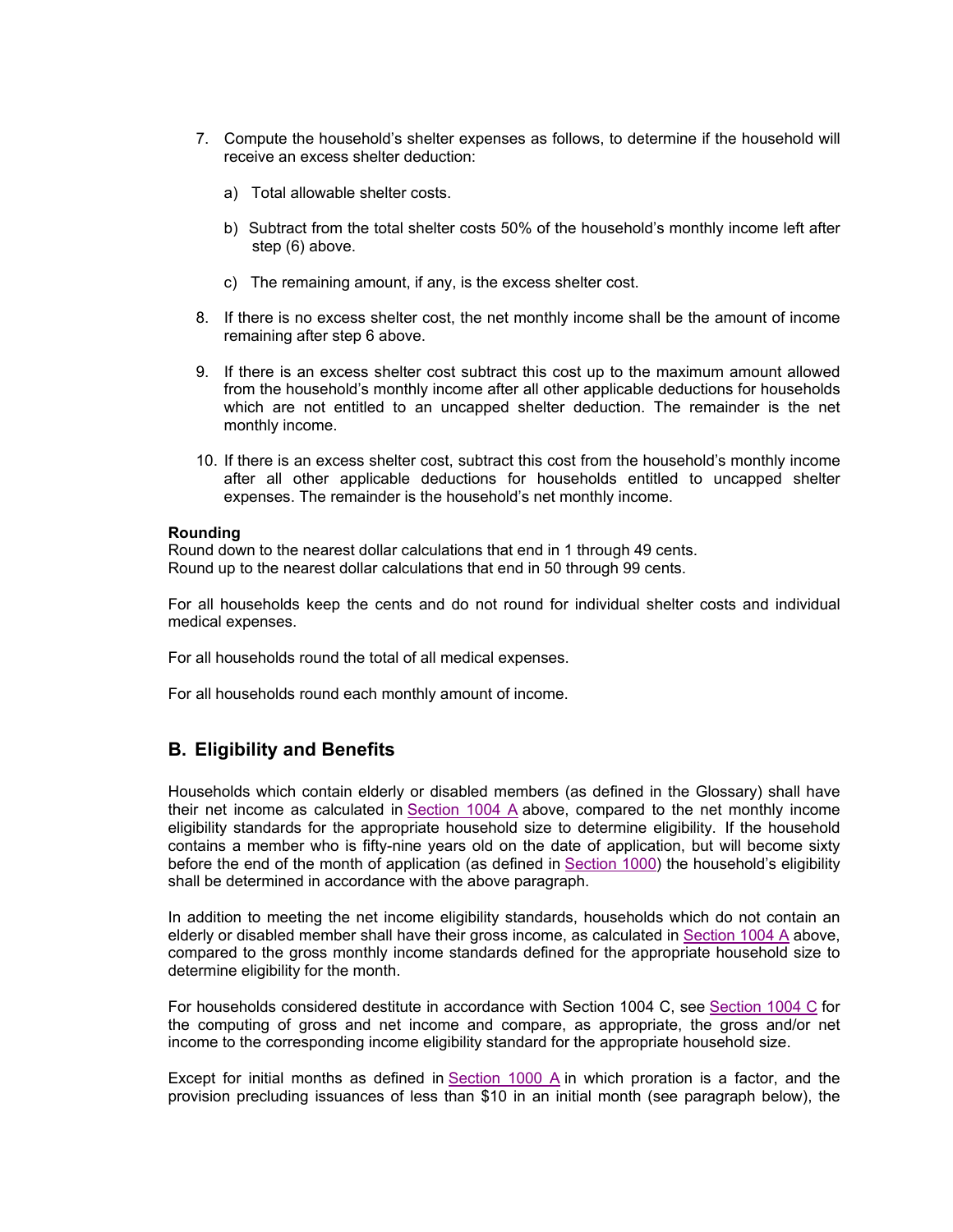household's monthly allotment shall be equal to the Thrifty Food Plan for the household's size reduced by 30% of the household's net monthly income.

#### **Allotment of Less than \$10 in an Initial Month**

When the calculation of benefits for an initial month yields an allotment of less than \$10 no benefits shall be issued to the household for the initial month.

Except during an initial month all eligible one and two person households in which Broad Based Categorical Eligibility has been conferred shall receive the minimum monthly allotment equal to the minimum benefit.

#### **Certification**

For those eligible households who are entitled to no benefits in the initial month of application due to proration or an allotment less than \$10, but are entitled to benefits in subsequent months, the county department shall certify the household beginning with the month of application.

Households who are eligible but entitled to no benefits on an ongoing basis (except for categorically eligible households) shall be denied benefits.

#### **C. Destitute Households**

Migrant or seasonal farm worker households may have little or no income at the time of application and may be in need of immediate food assistance, even though they receive income at some other time during the month of application. Households other than migrant or seasonal farm worker households shall not be classified as destitute.

#### **Determining a Destitute Household**

The following procedures shall be used to determine when migrant or seasonal farm worker households in these circumstances may be considered destitute and, therefore, entitled to expedited service and special income calculation procedures.

- 1. Households whose only income for the month of application was received prior to the date of application, and was from a terminated source, shall be considered destitute households and shall be provided expedited service.
- 2. If income is received on a monthly or more frequent basis, it shall be considered as coming from a terminated source if it will not be received again from the same source during the balance of the month of application or during the following month.
- 3. If income is normally received less often than monthly the non-receipt of income from the same source in the balance of the month of application or in the following month is inappropriate to determine whether or not the income is terminated. For example, if income is received on a quarterly basis (e.g., on January 1, April 1, July 1, and October 1), and the household applies in mid-January, the income should not be considered as coming from a terminated source merely because no further payments will be received in the balance of January or in February. The test for whether or not this household's income is terminated is whether the income is anticipated to be received in April. For households who normally receive income less often than monthly, the income shall be considered as coming from a terminated source if it will not be received in the month in which the next payment would normally be received.
- 4. Households whose only income for the month of application is from a new source shall be considered destitute and shall be provided expedited service if income of more than \$25 from the new source will not be received by the 10th calendar day after the date of application.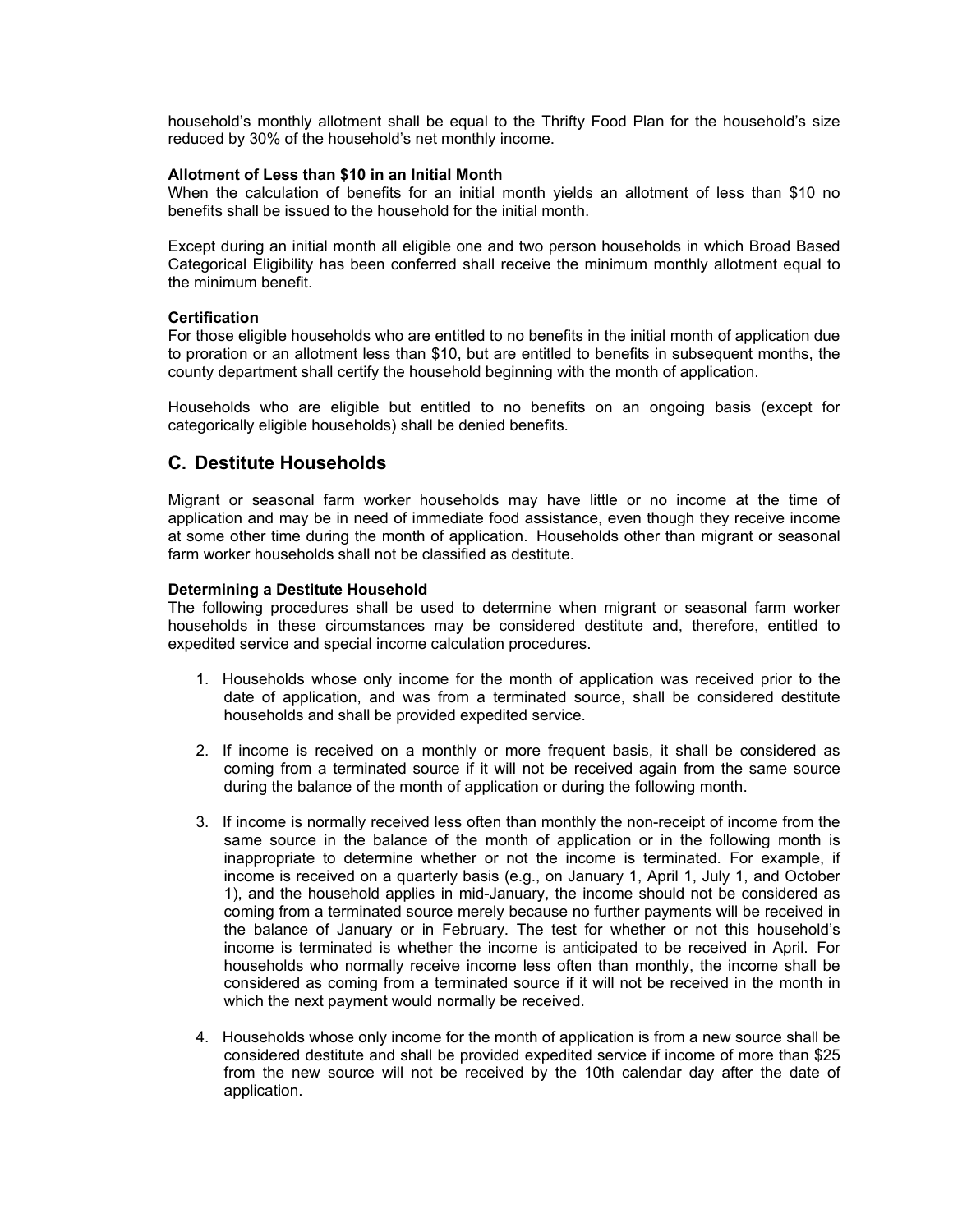Income which is normally received on a monthly or more frequent basis shall be considered to be from a new source if income of more than \$25 has not been received from that source within 30 days prior to the date the application was filed.

If income is normally received less often than monthly, it shall be considered to be from a new source if income of more than \$25 was not received within the last normal interval between payments. For example, a household applies in early January and is expecting to be paid every 3 months, starting in late January, the income shall be considered to be from a new source if no income of more than \$25 was received from the source during October or since that time.

5. Households may receive both income from a terminated source prior to the date of application, and income from a new source after the date of application, and still be considered destitute if they receive no other income in the month of application and income of more than \$25 from the new source will not be received by the 10th day after the date of application.

#### **Determining Eligibility and Benefits for Destitute Households**

Destitute households shall have their eligibility and level of benefits calculated for the month of application by considering only income which is received between the first of the month and the date of application. Any income from a new source that is anticipated after the day of application shall be disregarded.

#### **Special Instructions for Travel Advances**

Some employers provide travel advances to cover the travel costs of new employees who must journey to the location of their new employment. To the extent that these payments are excluded as reimbursements receipt of travel advances will not affect the determination of when a household is destitute. However, if the travel advance is by written contract, an advance of wages that will be subtracted from wages later earned by the employee, rather than a reimbursement the wage advance shall count as income.

The receipt of a wage advance for travel costs of a new employee shall not affect the determination of whether subsequent payments from the employer are from a new source of income, nor whether a household shall be considered destitute. For example, if a household applies on May 10, has received a \$50 advance for travel from its new employer on May 1 which by written contract is an advance on wages, but will not receive any other wages from the employer until May 30 the household shall be considered destitute. The May 30 payment shall be disregarded, but the wage advance received prior to the date of application shall be counted as income.

#### **Changing Jobs**

A household member who changes jobs but continues to work for the same employer shall be considered as still receiving income from the same source. A migrant farm workers source of income shall be considered to be the grower for whom the migrant is working at a particular point in time, and not the crew chief. A migrant who travels with the same crew chief but moves from one grower to another shall be considered to have moved from a terminated income source to a new source.

The above procedures shall apply at initial application and at recertification, but only for the first month of each certification period. At recertification, income from a new source shall be disregarded in the first month of the new certification period if income of more than \$25 will not be received from this new source by the 10th calendar day after the date of the household's normal issuance cycle.

# **1005 Certification Periods**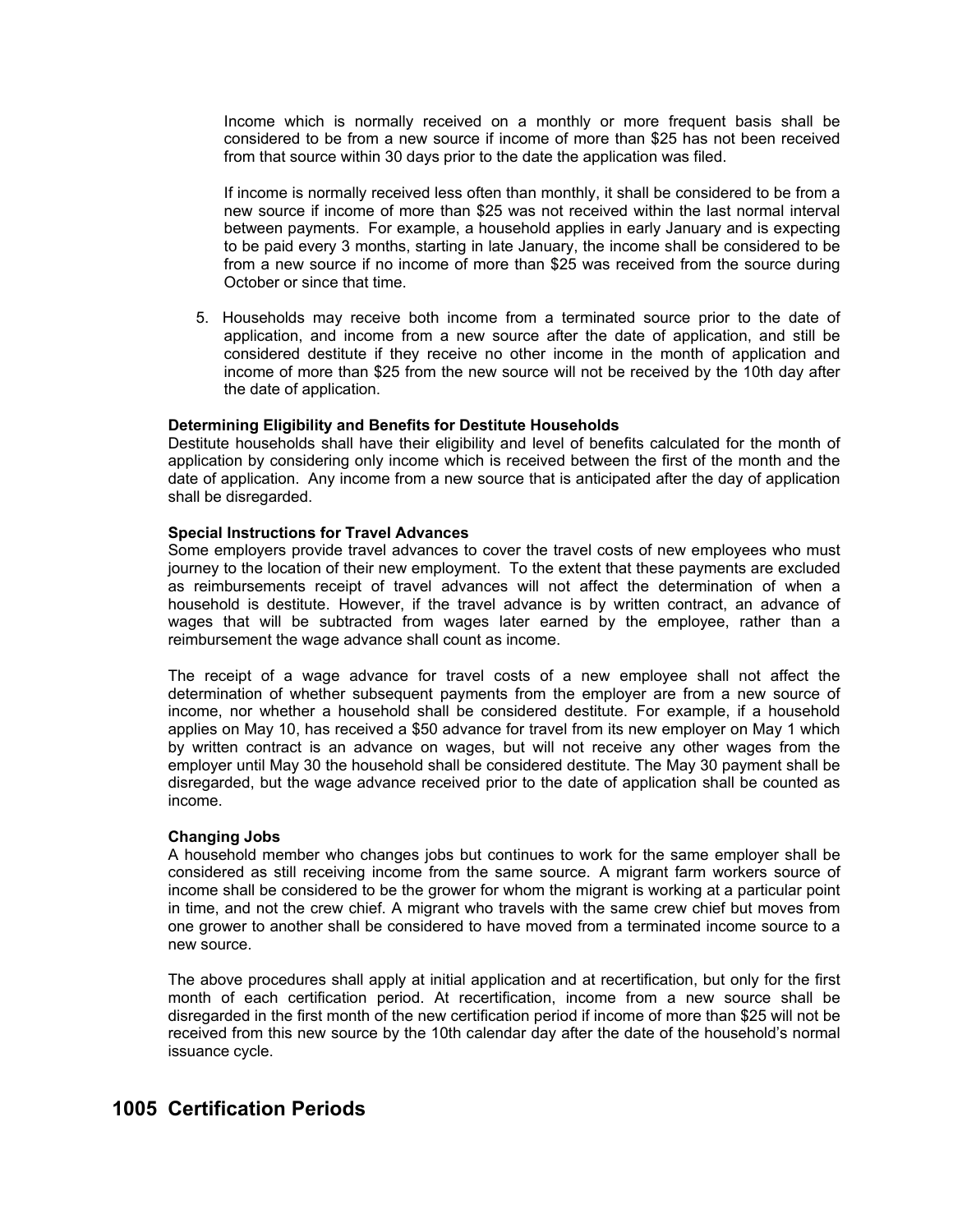The county department shall establish a definite period of time within which a household shall be eligible to receive benefits. At the expiration of each certification period entitlement to food stamp benefits ends. Further eligibility must be established only upon a recertification based upon a newly completed application, an interview, and verification as required in Section 206. Under no circumstances shall benefits be continued beyond the end of a certification period without a new determination of eligibility.

#### **Certification Periods Shall Conform to Calendar Months**

At initial application the first month in the certification period shall generally be the month of application even if the household's eligibility is not determined until a subsequent month. For example, if the household files an application in January and the application is not processed until February a 12-month certification period would include January through December.

Upon recertification the certification period will begin with the month following the last month of the previous certification period.

#### **Guidelines for Establishing the Length of Certification Periods**

Households must be assigned the longest certification period possible based on the predictability of the household's circumstances.

- 1. Households may be assigned one or two month certification periods when it appears likely the household will become ineligible for food assistance in the near future.
- 2. Households subject to simplified reporting at certification should be assigned a certification period of 12 months. This includes but is not limited to ABAWDS, migrant/seasonal farm workers, homeless, residents of drug and alcoholic treatment centers, and students.
- 3. Households with stable income, particularly households with elderly or disabled adult members, should be certified for 12 months if other household circumstances are expected to remain stable.
- 4. Households in which all members are included in a single FA grant should be certified for up to 12 months. The certification period should be aligned to end with the FA review month when possible.
- 5. Households with all members coded with a work registration code "J" should be assigned a certification period of 4 months.

# **1006 Certification Notices to Households**

Applicant households must be provided one of the following written notices as soon as a determination of eligibility is made, but no later than 30 days after the date of initial application.

### **A. Notice of Eligibility**

If an application is approved an automated Notice of Action will be sent to the household. The notice will provide the amount of the allotment, beginning and ending dates of the certification period, retroactive benefits and regular monthly allotment. The household must also be advised of variations in the benefit level based on changes anticipated at the time of certification.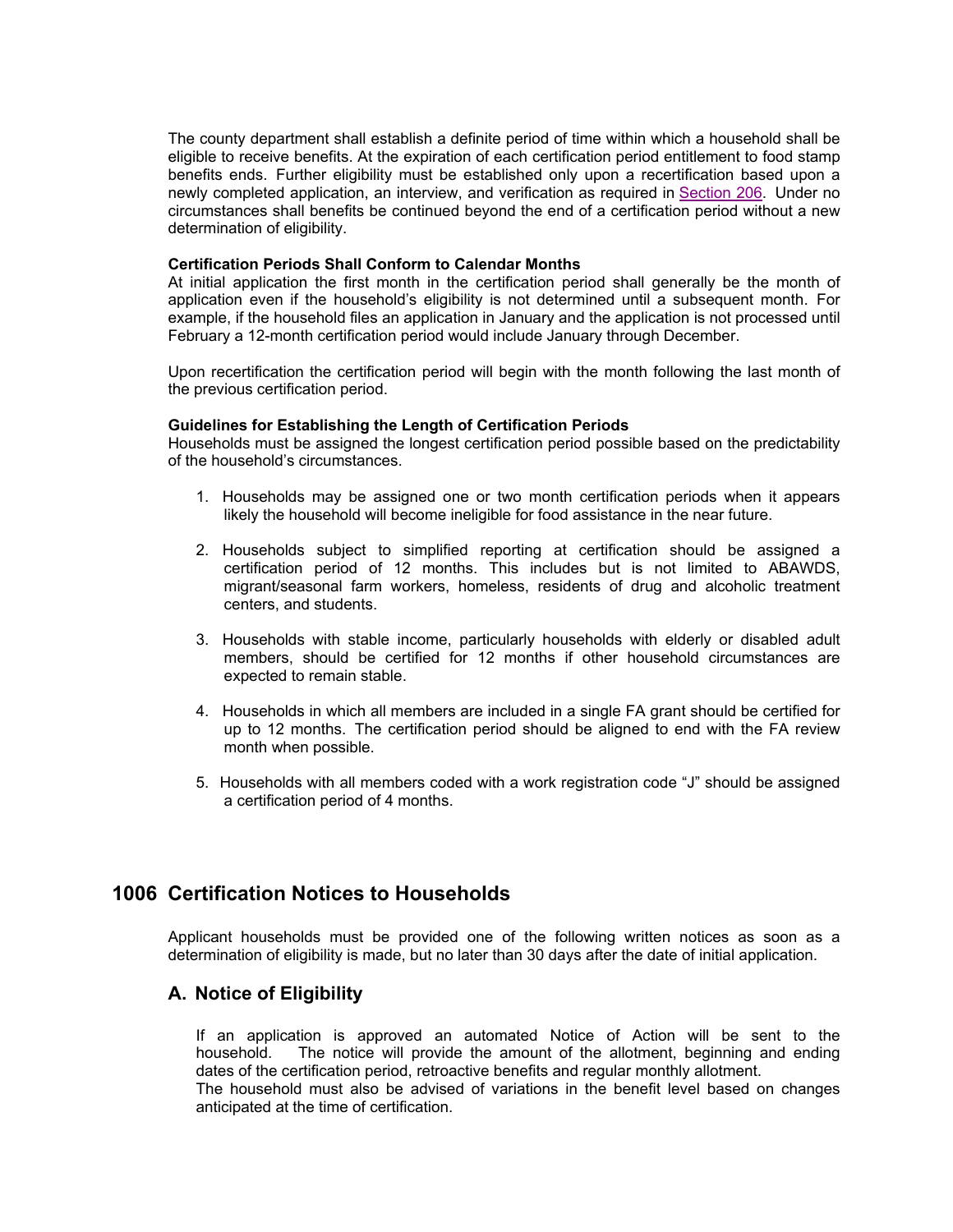Both the automated and manual Notices of Action are required to advise the household of its right to a fair hearing, the telephone number of the food stamp office, and if possible, the name of the person to contact for additional information. If there is an individual or organization available that provides free legal representation, the notice shall also advise the household of the availability of the service.

#### **Expedited Service Cases**

In cases where a household's application is approved on an expedited basis without verification, a manual Notice of Action must be sent explaining that the household must provide the verification which was waived.

If a certification period longer than one month (or longer than two months if the household receives a combined allotment) has been assigned, the notice shall also explain the special conditions as stated in Section 208 and the consequences of failure to provide the postponed verification.

#### **Other Households**

For households provided a Notice of Expiration at the time of certification, as required in Section 1401, the Notice of Eligibility may be combined with the Notice of Expiration or separate notices may be sent.

#### **B. Notice of Denial**

If the application is denied, the household will be provided with an automated notice explaining the basis of the denial, the household's right to request a fair hearing, the telephone number of the food assistance office, and if possible, the name of the person to contact for additional information. If there is an individual or organization available that provides free legal representation, the notice shall also advise the household of the availability of the service.

A household which is potentially categorically eligible but whose food assistance is denied shall be asked to inform the State agency if it is approved to receive PA and/or SSI benefits.

When a delay in processing on the 30th day was caused by the household's failure to take action to complete the application process, as provided in Section 207, a manual Notice of Denial shall also explain the following:

- 1. The action that the household must take to reactivate the application.
- 2. That the case will be reopened without a new application if action is taken within 30 days of the date the Notice of Denial was mailed.
- 3. That the household must submit a new application if, at the end of the next 30-day period, the household has not taken the needed action and wishes to participate in the program.

### **C. Notice of Pending Status**

If the application is held pending on the 30th day because of a delay in processing caused by the county department (or State agency) as noted in Section 207, the household shall be sent a Notice of Denial/Pending Status on the 30th day explaining the cause for the delay.

As the issuance of the Notice of Denial/Pending Status on the 30th day is notification to the household on the 30th day the status of their application, the application shall be considered a delinquent application.